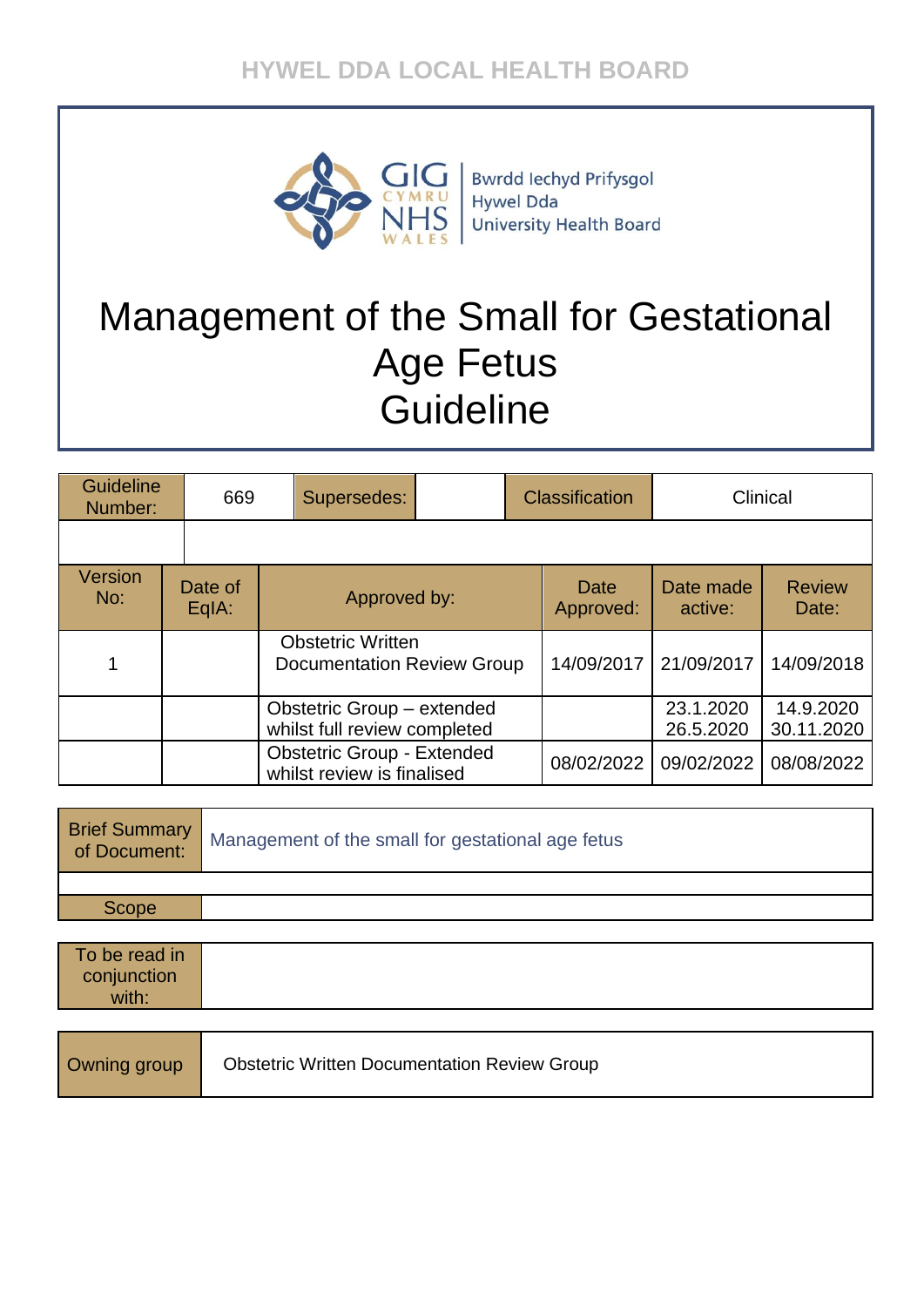# **HYWEL DDA LOCAL HEALTH BOARD**

| Reviews and updates |                        |                   |  |
|---------------------|------------------------|-------------------|--|
| Version<br>no:      | Summary of Amendments: | Date<br>Approved: |  |
|                     | <b>New Guideline</b>   | 14.9.2017         |  |

Glossary of terms

| <b>AC</b>                              | abdominal circumference                |  |
|----------------------------------------|----------------------------------------|--|
| <b>AREDV</b>                           | absent/reversed endiastolic velocities |  |
| <b>DV</b>                              | ductus venosus                         |  |
| <b>EDV</b>                             | end-diastolic velocities               |  |
| <b>EFW</b>                             | estimated fetal weight                 |  |
| <b>FGR</b><br>fetal growth restriction |                                        |  |
| <b>MCA</b>                             | middle cerebral artery                 |  |
| PI                                     | pulsatility index                      |  |
| R <sub>l</sub>                         | resistance index                       |  |
| <b>SD</b>                              | standard deviation                     |  |
| <b>SFH</b>                             | symphysis-fundal height                |  |
| <b>STV</b>                             | short term variation                   |  |
| UA                                     | umbilical artery                       |  |

| <b>Keywords</b> | Intrauterine fetal death and stillbirth |
|-----------------|-----------------------------------------|
|-----------------|-----------------------------------------|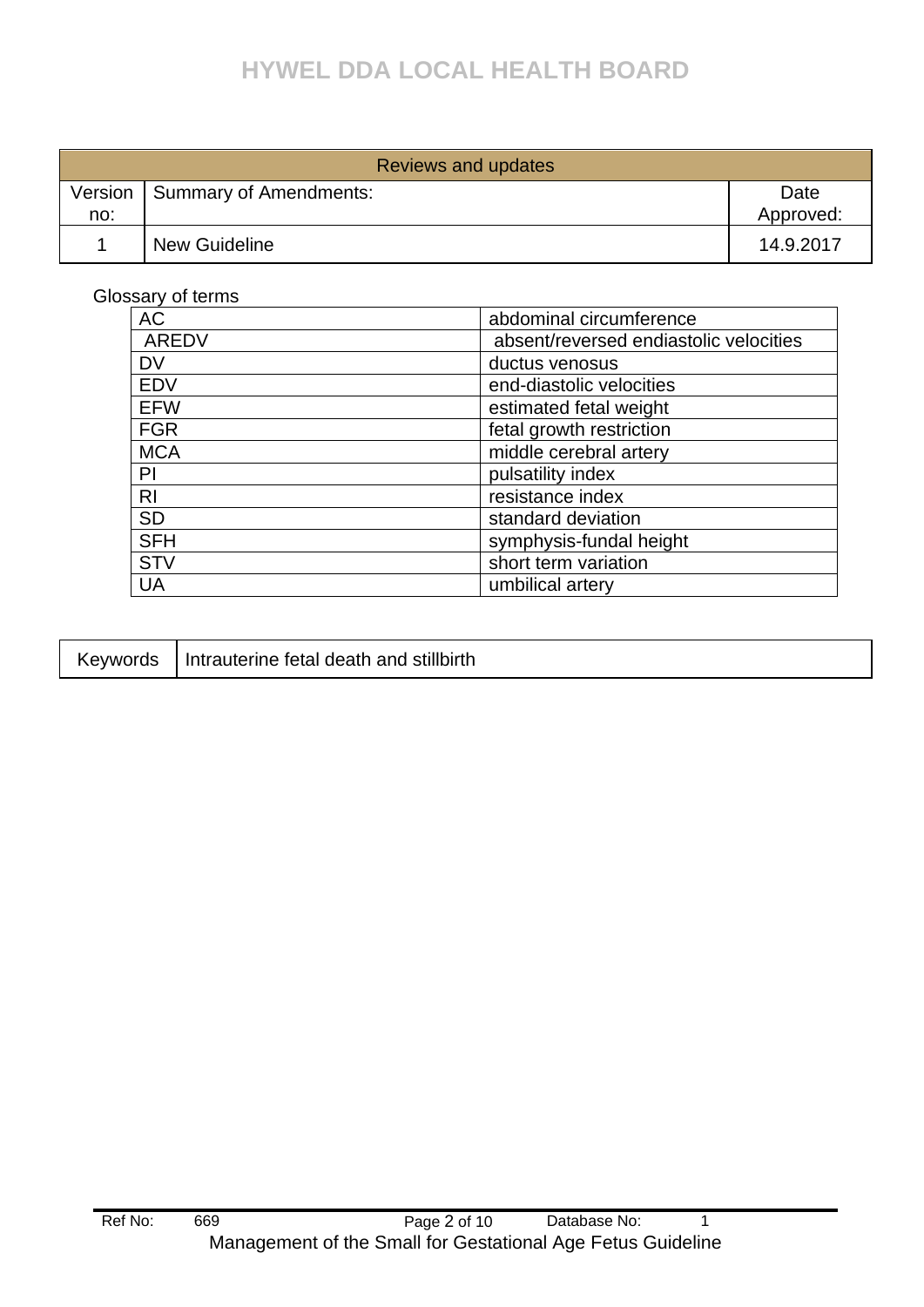## **HYWEL DDA LOCAL HEALTH BOARD CONTENTS**

| 5. INTERVENTIONS TO BE CONSIDERED IN THE PREVENTION OF SGA    |  |
|---------------------------------------------------------------|--|
|                                                               |  |
| 6. OPTIMAL METHOD AND FREQUENCY OF FETAL SURVEILLANCE IN SGA6 |  |
|                                                               |  |
|                                                               |  |
|                                                               |  |
|                                                               |  |
|                                                               |  |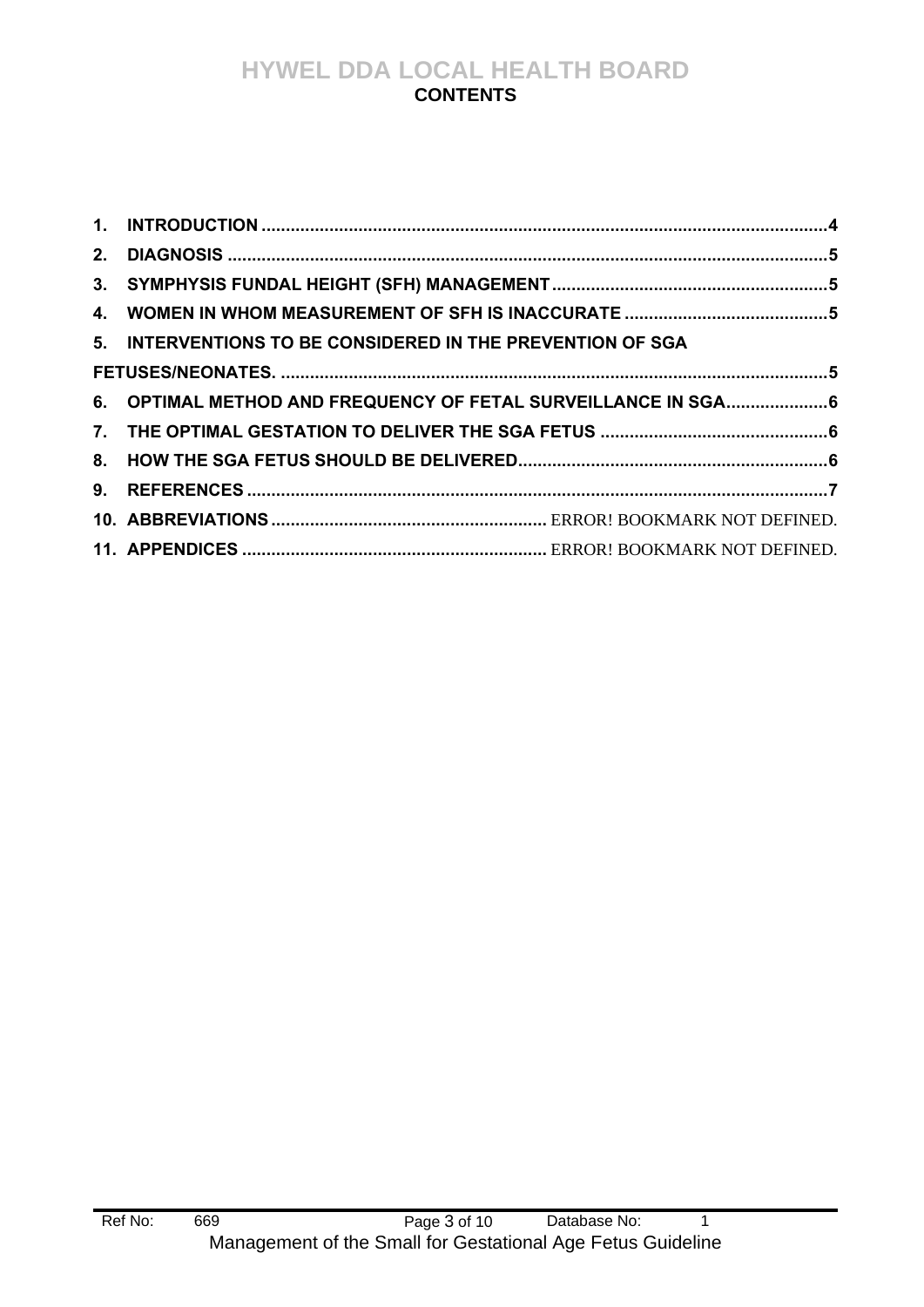#### <span id="page-3-0"></span>**1. INTRODUCTION**

Small–for–gestational age (SGA) refers to an infant born with a birth weight less than the 10th centile.

The use of centiles customised for maternal characteristics (maternal height, weight, parity and ethnic group) as well as gestational age at delivery and infant sex, identifies small babies at higher risk of morbidity and mortality.

SGA birth is defined as an estimated fetal weight (EFW) or abdominal circumference (AC) less than the 10th centile and severe SGA as an EFW or AC less than the 3rd centile. The likelihood of FGR (fetal growth restriction) is higher in severe SGA infants. Growth restriction implies a pathological restriction of the genetic growth potential. As a result, growth restricted fetuses may manifest evidence of fetal compromise (abnormal Doppler studies, reduced liquor volume).

Low birth weight (LBW) refers to an infant with a birth weight < 2500 g.

Small fetuses are divided into

- normal (constitutionally) small,
- non–placenta mediated growth restriction.eg.
	- structural or chromosomal anomaly.
	- inborn errors of metabolism
	- fetal infection, and
	- placenta mediated growth restriction.

Maternal factors can affect placental transfer of nutrients:

- low pre–pregnancy weight,
- under nutrition,
- substance abuse or severe anaemia.

Medical conditions can affect placental implantation and vasculature and hence transfer:

- preeclampsia,
- autoimmune disease,
- thrombophilias,
- renal disease.
- diabetes and
- essential hypertension.

As a group, structurally normal SGA fetuses are at increased risk of perinatal mortality and morbidity but most adverse outcomes are concentrated in the growth restricted group.

All women should be assessed at booking for risk factors for a SGA fetus/neonate to identify those who require increased surveillance.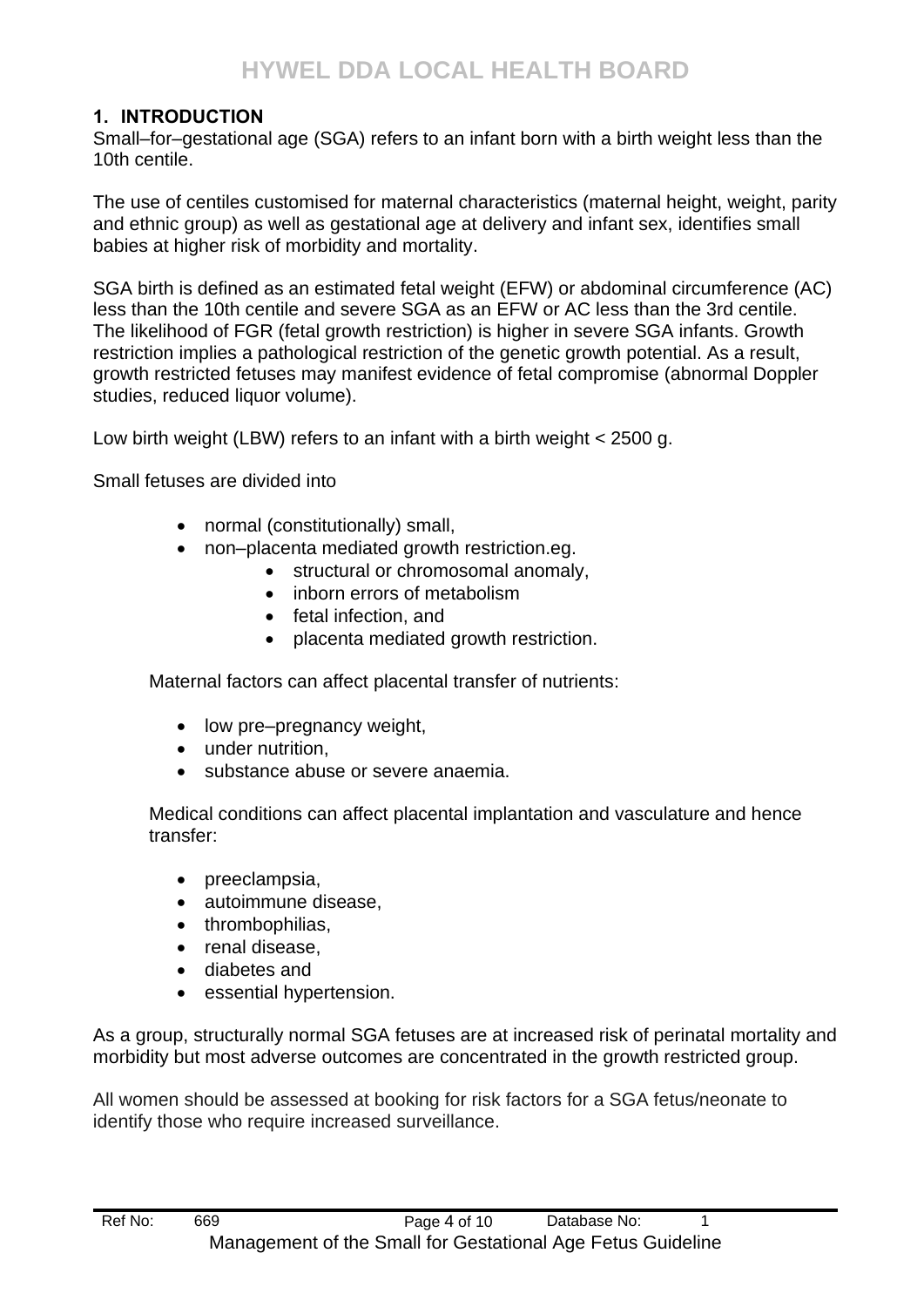Women who have a **major risk factor** should be referred for serial ultrasound measurement of fetal size and assessment of wellbeing with umbilical artery Doppler from 26–28 weeks of pregnancy .

## <span id="page-4-0"></span>**2. DIAGNOSIS**

Diagnosis of a SGA fetus usually relies on ultrasound measurement of fetal abdominal circumference or estimation of fetal weight.

## <span id="page-4-1"></span>**3. SYMPHYSIS FUNDAL HEIGHT (SFH) MANAGEMENT**

Serial measurement of symphysis fundal height (SFH) is recommended at each antenatal appointment from 24 weeks of pregnancy as this improves prediction of a SGA neonate.

SFH should be plotted on a customised chart rather than a population–based chart as this may improve prediction of a SGA neonate**.**

Women with a single SFH which plots below the 10th centile or serial measurements which demonstrate slow or static growth by crossing centiles should be referred for ultrasound measurement of fetal size.

## <span id="page-4-2"></span>**4. WOMEN IN WHOM MEASUREMENT OF SFH IS INACCURATE**

For example

- $BMI > 35$ .
- large fibroids.
- hydramnios
- •

Should be referred for serial assessment of fetal size using ultrasound.

SFH should be measured from the fundus (variable point) to the symphysis pubis (fixed point) with the cm values hidden from the examiner. Measurements should be plotted on a customised centile chart.

Women with a single SFH which plots below the 10th centile or serial measurements which demonstrate slow or static growth (i.e. they cross centiles in a downward direction) should be referred for further investigation (Appendix 2).

#### <span id="page-4-3"></span>**5. INTERVENTIONS TO BE CONSIDERED IN THE PREVENTION OF SGA FETUSES/NEONATES.**

- In women at high risk of preeclampsia antiplatelet agents should be commenced at, or before, 16 weeks of pregnancy.
- Interventions to promote smoking cessation may prevent SGA the health benefits of smoking cessation indicate that these interventions should be offered to all pregnant women who smoke.
- Women with a SGA fetus between 24+0 and 35+6 weeks of gestation where delivery is being considered should receive a single course of antenatal corticosteroids**.**

#### **Local Variation**

Antenatal care should be managed in units with appropriate neonatal support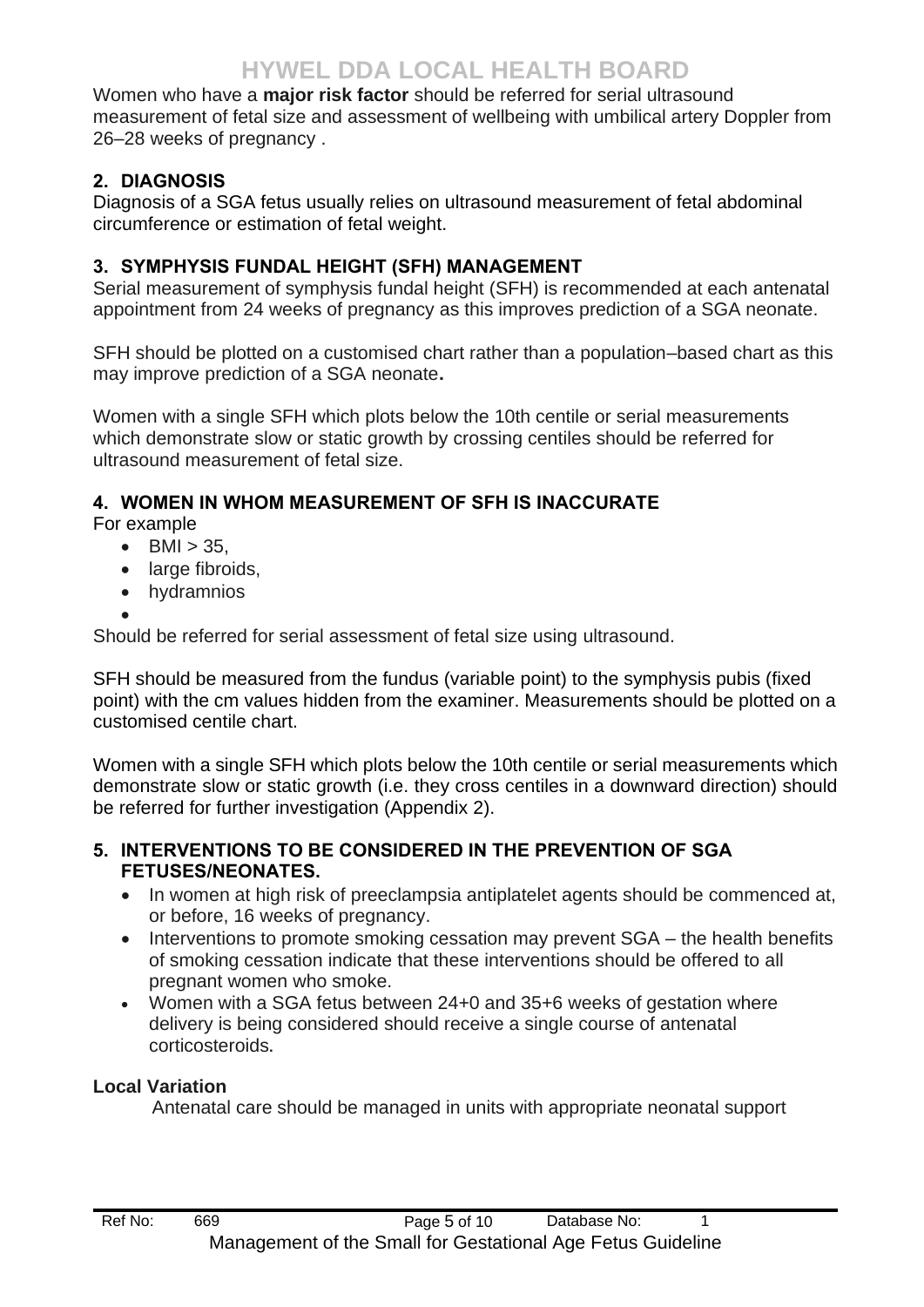## **HYWEL DDA LOCAL HEALTH BOARD**

#### <span id="page-5-0"></span>**6. OPTIMAL METHOD AND FREQUENCY OF FETAL SURVEILLANCE IN SGA**

- In a high–risk population, the use of umbilical artery Doppler has been shown to reduce perinatal morbidity and mortality. Umbilical artery Doppler should be the primary surveillance tool in the SGA fetus.
- When umbilical artery Doppler flow indices are normal it is reasonable to repeat surveillance every 14 days.
- More frequent Doppler surveillance may be appropriate in severe SGA.
- When umbilical artery Doppler flow indices are abnormal (pulsatility or resistance index > +2 SDs above mean for gestational age) and delivery is not indicated repeat surveillance twice weekly in fetuses with end–diastolic velocities present and daily in fetuses with absent/reversed end–diastolic frequencies.
- CTG **should not** be used as the only form of surveillance in SGA fetuses. Interpretation of the CTG should be based on short term fetal heart rate variation from computerised analysis.
- Ultrasound assessment of amniotic fluid volume should not be used as the only form of surveillance in SGA fetuses. Interpretation of amniotic fluid volume should be based on single deepest vertical pocket. (RCOG Green-top guideline no.31 evidence A)
- Doppler should be used for surveillance in the preterm SGA fetus with abnormal umbilical artery Doppler and used to time delivery**.**

#### <span id="page-5-1"></span>**7. THE OPTIMAL GESTATION TO DELIVER THE SGA FETUS**

In the preterm SGA fetus with umbilical artery AREDV detected prior to 32 weeks of gestation, delivery is recommended when DV Doppler becomes abnormal or UV pulsations appear, provided the fetus is considered viable and after completion of steroids.

Even when Ductus venosus is normal, delivery is recommended by 32 weeks of gestation and should be considered between 30–32 weeks of gestation.

If MCA Doppler is abnormal, delivery should be recommended no later than 37 weeks of gestation.

In the SGA fetus detected after 32 weeks of gestation with an abnormal umbilical artery Doppler, delivery no later than 37 weeks of gestation is recommended.

In the SGA fetus detected after 32 weeks of gestation with normal umbilical artery Doppler, a consultant should be involved in determining the timing and mode of birth. Delivery should be offered at 37 weeks of gestation.

#### <span id="page-5-2"></span>**8. HOW THE SGA FETUS SHOULD BE DELIVERED**

- In the SGA fetus with umbilical artery AREDV delivery by caesarean section is recommended.
- In the SGA fetus with normal umbilical artery Doppler or with abnormal umbilical artery PI but end–diastolic velocities present, induction of labour can be offered but rates of emergency caesarean section are increased and continuous fetal heart rate monitoring is recommended from the onset of uterine contractions.

Early admission is recommended in women in spontaneous labour with a SGA fetus in order to instigate continuous fetal heart rate monitoring.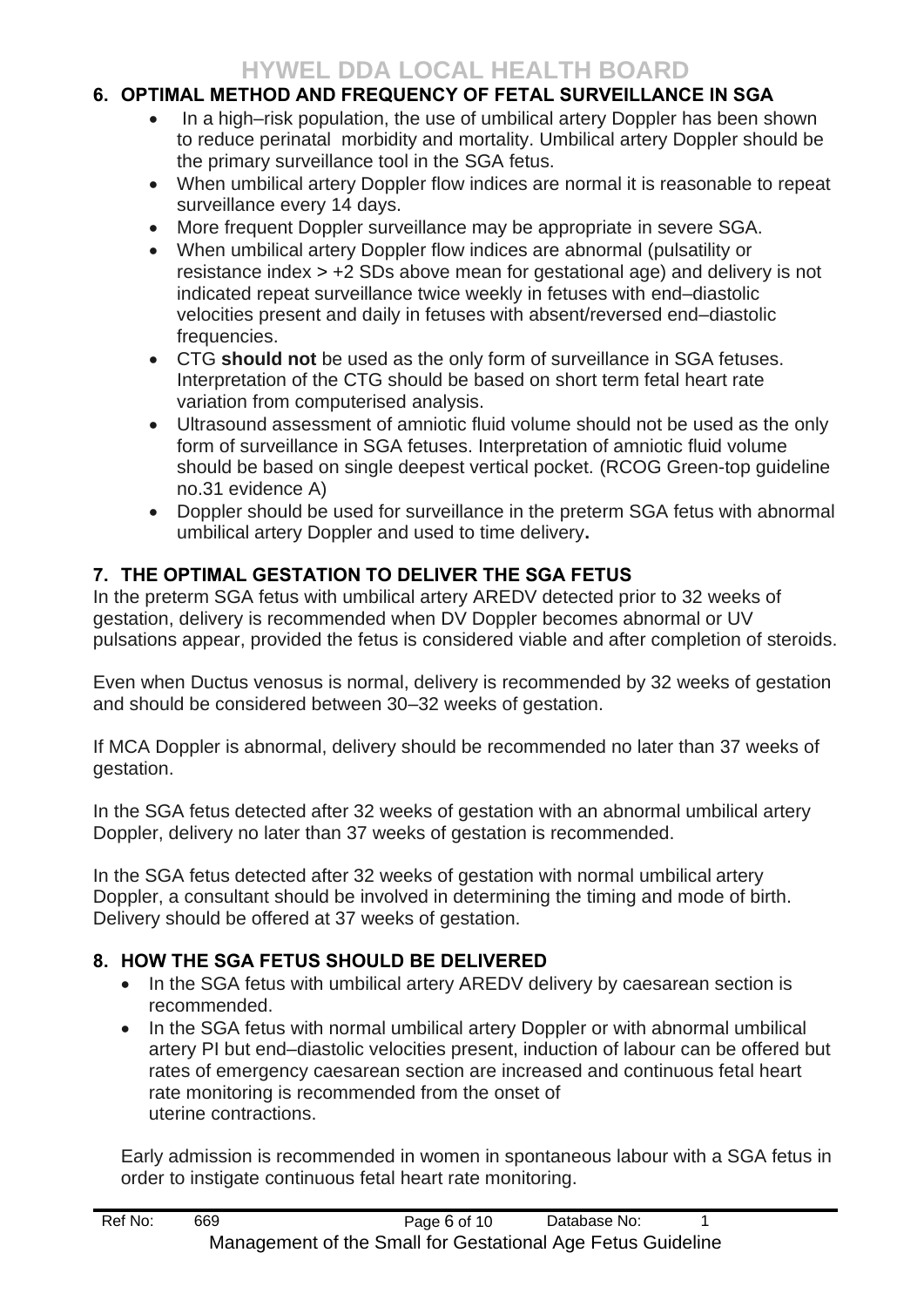#### <span id="page-6-0"></span>**9. REFERENCES**

Green–top Guideline No. 31 2nd Edition | February 2013: The Investigation and Management of the Small–for–Gestational–Age Fetus

NICE March 2008**:** Antenatal care routine care for the healthy pregnant woman National Collaborating Centre for Women's and Children's Health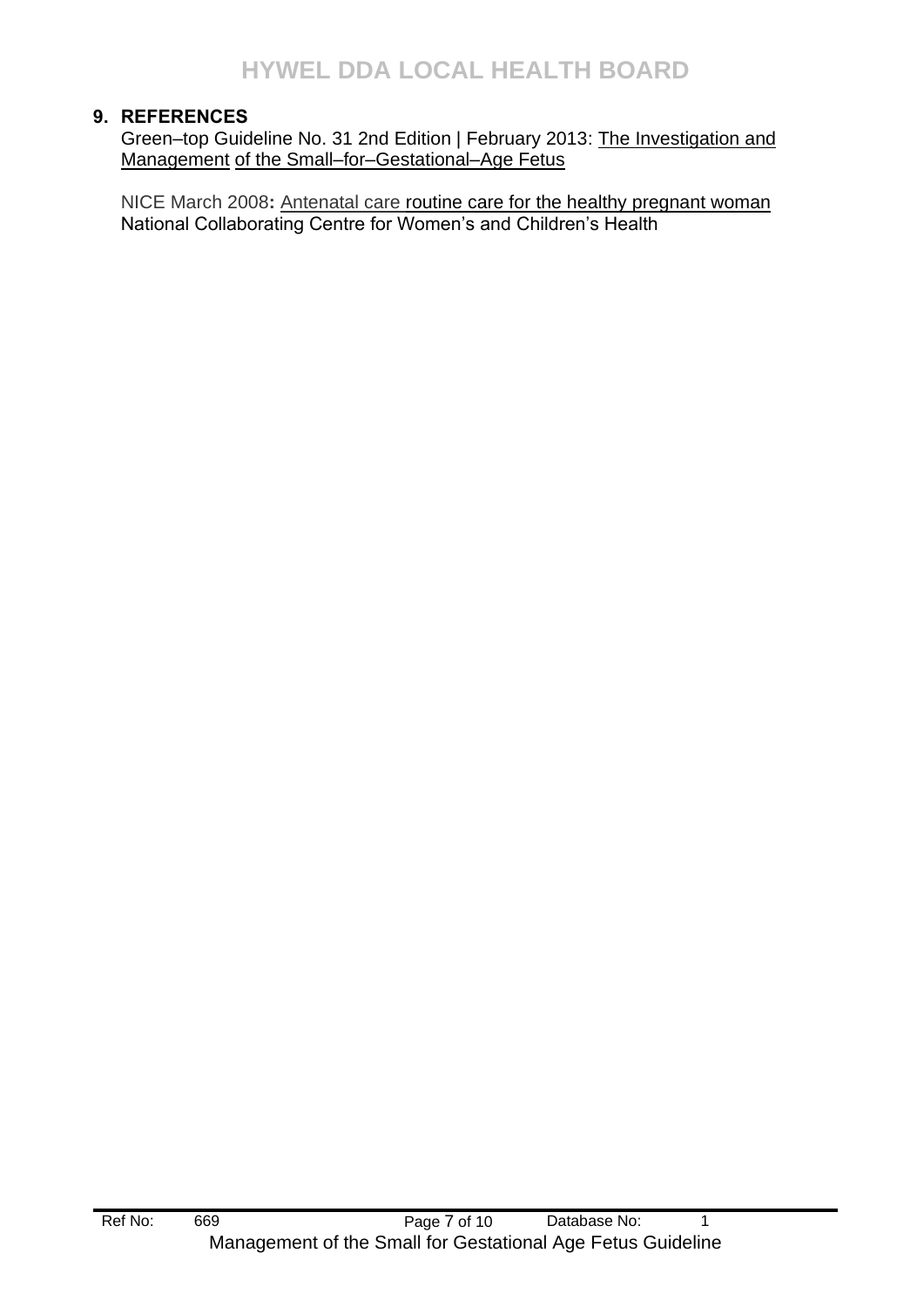#### **10.APPENDIX 1: Screening for Small- for – Gestational- Age (SGA) fetus**

**Booking assessment**

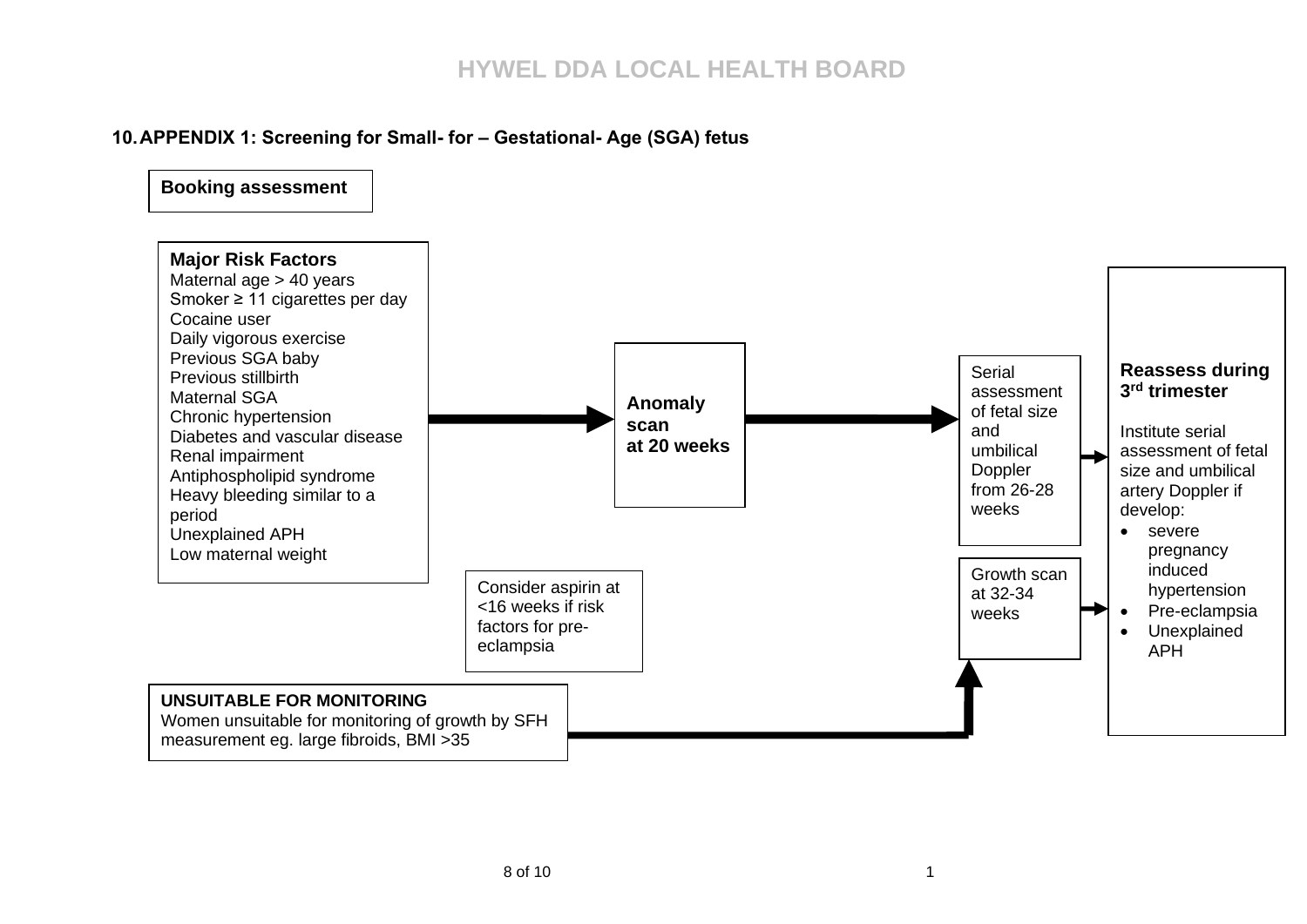# **HYWEL DDA UNIVERSITY HEALTH BOARD**

**11.APPENDIX 2: The Management of the Small-for-Gestational-Age (SGA) fetus**



 $1$  weekly measurement of fetal size is valuable in predicting birthweight and determining size-for-gestational age. ² If two AC/EFW measurements are used to estimate growth, they should be at least 3 weeks apart

| Database No:                                                                           | Page 9 of 10 | Version |  |  |  |
|----------------------------------------------------------------------------------------|--------------|---------|--|--|--|
| <b>Insert name of Guideline</b>                                                        |              |         |  |  |  |
| Please check that this is the most up to date version of this written control document |              |         |  |  |  |